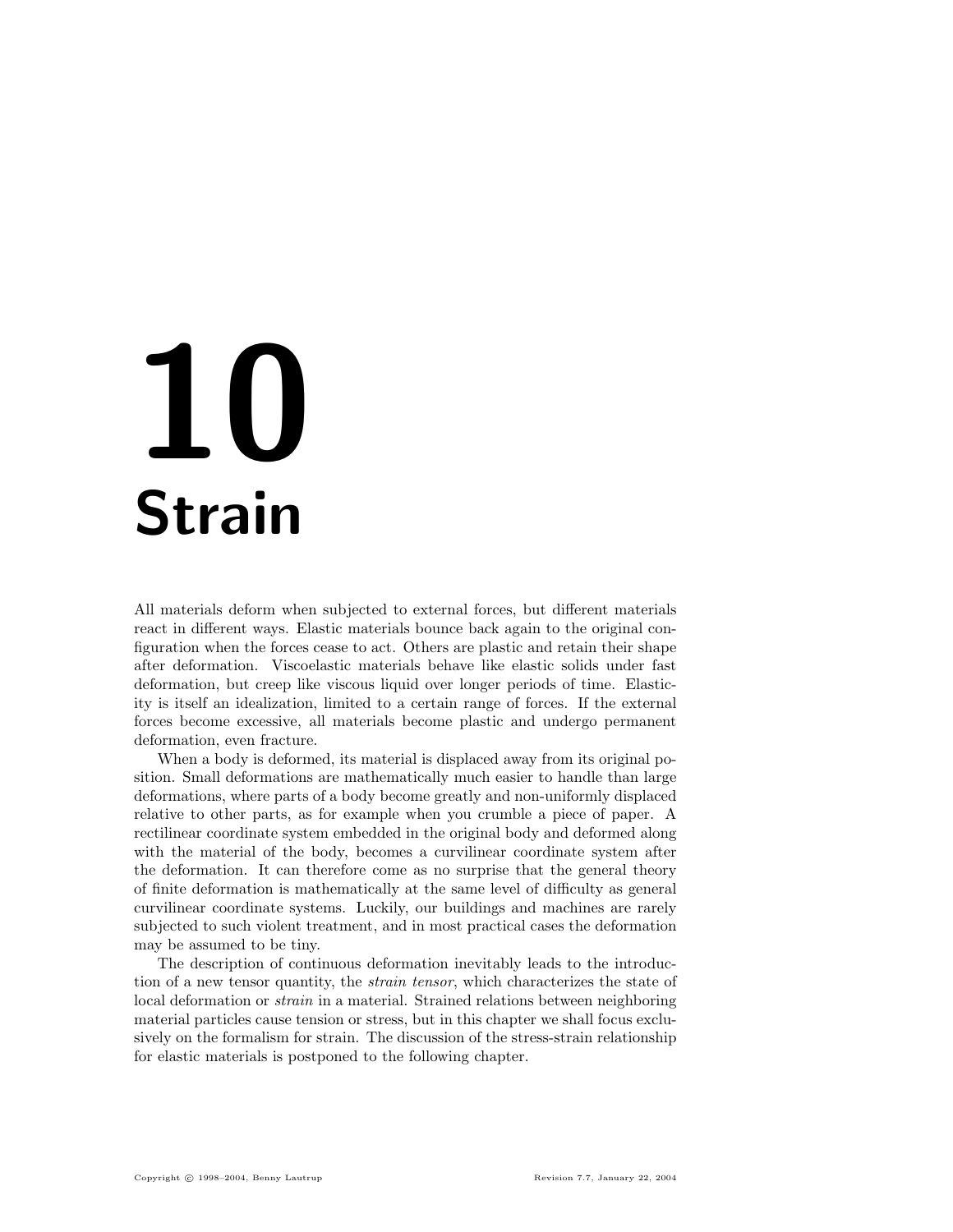

# 10.1 Displacement

The prime example of deformation is a *uniform dilatation*, in which the coordinates of every material particle in a body are multiplied by a constant factor,  $\kappa > 1$ . The coordinates of a particle originally situated in the point x thus become

$$
x' = \kappa x \tag{10-1}
$$

after the dilatation. Contraction is also included by this expression for  $\kappa$ -values in the interval  $0 < \kappa < 1$ . Negative values of  $\kappa$  are not physical, because besides dilatation or contraction they contain a reflection  $(\mathbf{x} \to \mathbf{x}' = -\mathbf{x})$  of the body in the origin of the coordinate system.

The only point which does not change place during a uniform dilatation is the origin of the coordinate system. Although it superficially looks as if the origin of the coordinate system plays a special role, this is not really the case. All relative distances between material particles scale in the same way,  $|\mathbf{x}' - \mathbf{y}'| = \kappa |\mathbf{x} - \mathbf{y}|$ , independently of the origin of the coordinate system. There is no special center for a uniform dilatation, neither geometrically nor physically. The origin of the coordinate system is simply an anchor point for the mathematical description of dilatation.

## The displacement field

In an elastic solid the atoms retain their relations to the neighbors. Each atom is, by and large, always surrounded by the same neighboring atoms. Only their mutual distances change a little with the deformation.

The simultaneous displacement of all material particles in a body may mathematically be described by a displacement vector field,  $u(x)$ , such that a material particle, originally in the point  $x$ , after the displacement is found in

$$
\boxed{x'=x+u(x)}\tag{10-2}
$$

The position  $x$  refers to a reference state of the material which we shall arbitrarily call undeformed, but this state may very well itself be highly deformed relative to another state. The value  $u(x)$  defined as the displacement suffered by a material particle *originally* situated at  $x$  in the undeformed state, whereas after the displacement it is *actually* situated at  $x'$ .

The displacement field. Mathematically, there is nothing wrong in referring to a position where the material particle used to be, as long as we keep in mind that the physical position of the particle is  $x'$ . After the displacement the original body no more exists, except in our imagination. It is, of course, also possible to express the displacement field in terms of the actual position of the body but that leads to a more difficult formalism (see section 10.5).

> Since we have put no restrictions on the displacement field, the transformation (10-2) is equivalent to an arbitrary vector transformation,  $x \to x' = f(x)$ . The only reason to split it into the identity x and a displacement  $u(x)$ , is that the

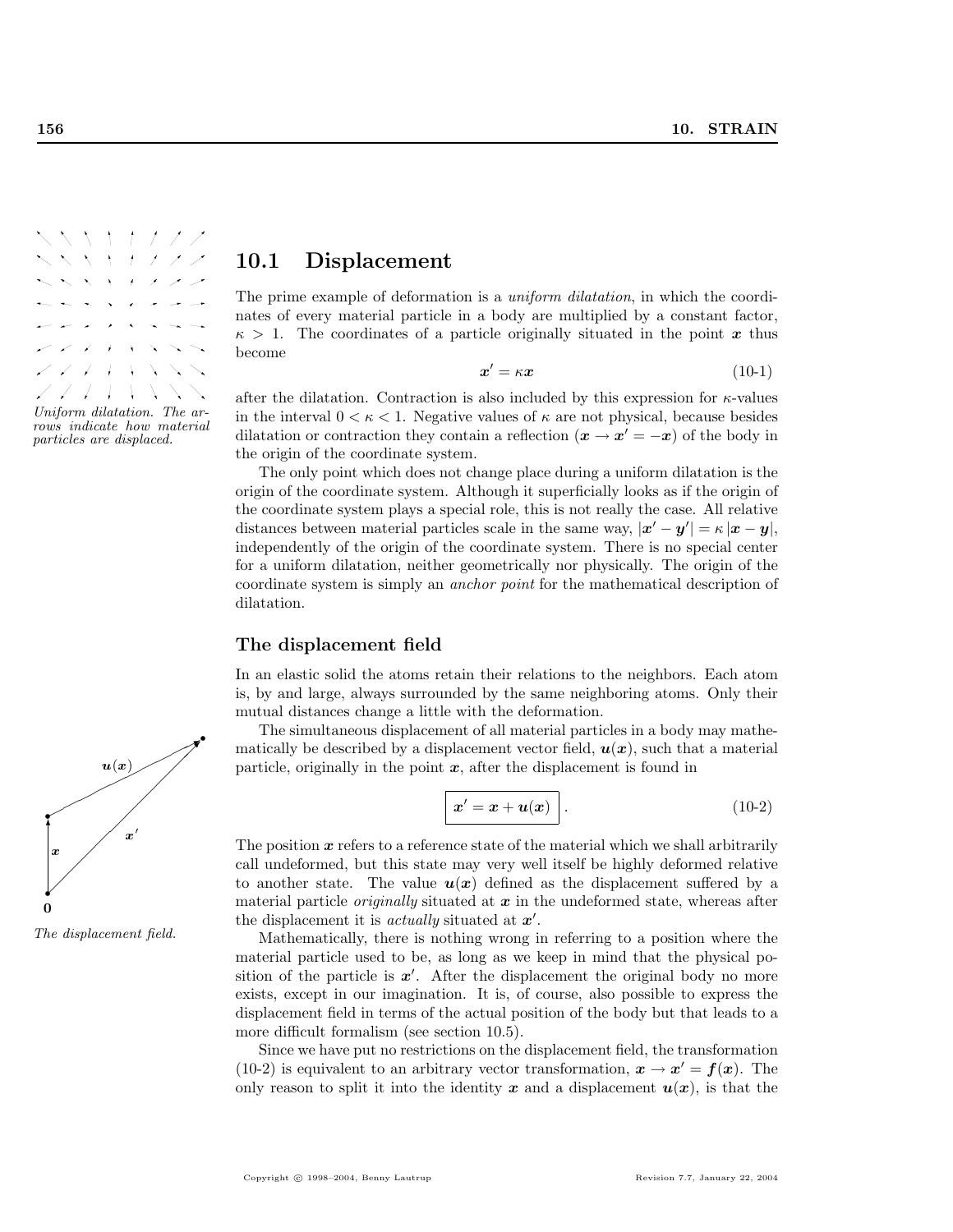displacement in most applications may be considered "small". But displacement has dimension of length, so we need to be more specific about the meaning of "small", for example that for all  $x$ 

$$
|\mathbf{u}(\mathbf{x})| \ll L \tag{10-3}
$$

where  $L$  is a measure of the size of the body. We shall see below that for a consistent definition of "small", it is more reasonable to demand the displacement field to vary slowly over the body.

#### Linear displacements

The general, unrestricted displacement includes all kinds of ordinary rigid body moves, such as translations, rotations and reflection, and it would be wrong to classify such displacements as deformations. Sailing a submarine at the surface of the water will not deform it, but only displace it, whereas taking it to the bottom of the sea will deform it (slightly). A real deformation must involve changes in geometric relationships, i.e. lengths and angles, in the body.

Although the displacement in practical cases will always be a non-linear function of the coordinates, it is of interest to begin by analyzing linear displacements, such as the uniform dilatation (10-1). In the most general case, a linear transformation of the coordinates takes the form

$$
x' = \mathbf{A} \cdot x + b \tag{10-4}
$$

where  $\bf{A}$  is a non-singular matrix and  $\bf{b}$  is a constant vector. There is strong similarity between the class of linear displacements and the transformations of Cartesian coordinates discussed in section 2.7, but the class of linear displacements is the larger, because the matrix  $\bf{A}$  is not restricted to be orthogonal. The conceptual difference lies in the interpretation of the displacement field,

$$
u(x) = (\mathbf{A} - \mathbf{1}) \cdot x + b \tag{10-5}
$$

as a real shift of the material, as opposed to a change in the way coordinates are calculated.

As was the case for Cartesian transformations, the general linear displacement may also be resolved into simpler types, namely translation along a coordinate axis, rotation by a fixed angle around a coordinate axis, and scaling by a fixed factor along a coordinate axis, whereas the physically impossible reflections are excluded. We shall not prove here that the general linear displacement may be resolved in this way, but instead rely on geometric intuition (see, however, problem 10.18).

Simple translation: A rigid body translation of the material through a distance  $b$  along the  $x$ -axis is described by the displacement field

$$
u_x = b,
$$
  
\n
$$
u_y = 0,
$$
  
\n
$$
u_z = 0.
$$
\n(10-6)



Plot of the two-dimensional linear displacement field  $\mathbf{u} =$  $(\alpha y, \alpha x, 0)$  for  $-1 < x < 1$ and  $-1 < y < 1$ . The material is dilated along one diagonal and contracted along the other. These are the principal directions of strain (see problem 10.8).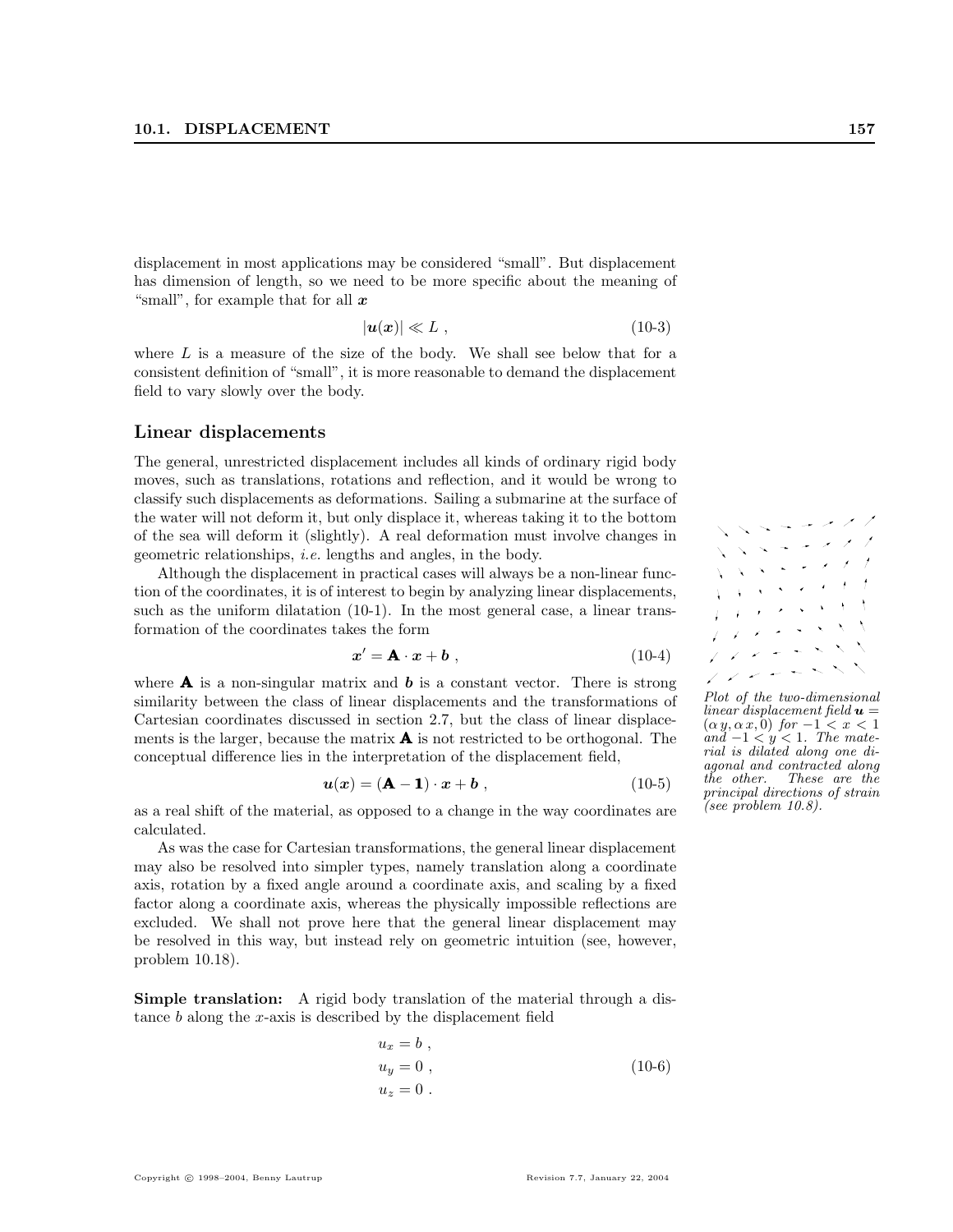



Simple rotation.

|  |                            |  |  | — — — — — — — —   |
|--|----------------------------|--|--|-------------------|
|  | — — — — — — <del>— —</del> |  |  |                   |
|  | - - - - - - - - -          |  |  |                   |
|  | --------                   |  |  |                   |
|  | — — — — — — <del>— —</del> |  |  |                   |
|  | $\frac{1}{2}$              |  |  |                   |
|  | $\alpha$ $\alpha$ $\alpha$ |  |  | - - - - - - - - - |

Simple scaling.



Displacement of a tiny material needle. It may be translated, rotated, and<br>shrunk or stretched but  $shrunk$  or stretched. only the latter is a true deformation.

Since the geometric relationships in a body are unchanged under translation, it should not be classified as deformation.

**Simple rotation:** Likewise, a rigid body rotation through the angle  $\phi$  around the z-axis is described by the displacement field

$$
u_x = -x(1 - \cos \phi) - y \sin \phi,
$$
  
\n
$$
u_y = x \sin \phi - y(1 - \cos \phi),
$$
  
\n
$$
u_z = 0.
$$
\n(10-7)

Again we do not consider a rotation to be a deformation.

**Simple scaling:** Finally, multiplying all distances along the x-axis by the factor  $\kappa$ , the displacement field becomes

$$
u_x = (\kappa - 1) x ,
$$
  
\n
$$
u_y = 0 ,
$$
  
\n
$$
u_z = 0 .
$$
\n(10-8)

Uniform dilation (10-1) is a combination of three such scalings along the three coordinate axes by the same factor. Intuitively, simple scaling implies deformation for  $\kappa \neq 1$ .

## 10.2 Local deformation

Displacement is, as demonstrated above, not the same as deformation. All the parts of a body could be simultaneously displaced by the same amount, or bodily rotated, without altering the geometric relations between them. What is needed is a measure of the actual change of spatial relations between different parts of the material, also called strain.

At large spatial distances, deformation can be very complex. Think of all the loops and knots that weavers make from a roll of yarn. We should for this reason not expect to find a simple formalism for global deformation. Weaving, folding, winding, writhing, wringing, and squashing may bring particles that originally were far apart into close proximity. Even the wildest weave consists, however, locally of small pieces of straight yarn that have only been translated, rotated, stretched or contracted, but not folded, spindled or mutilated. We may therefore expect to find a much simpler description of deformation for very small pieces of matter.

## Displacement of a needle

Consider a tiny elongated piece of material, a material vector or "needle", connecting a material particle in the point x with another in the point  $x + a$ . After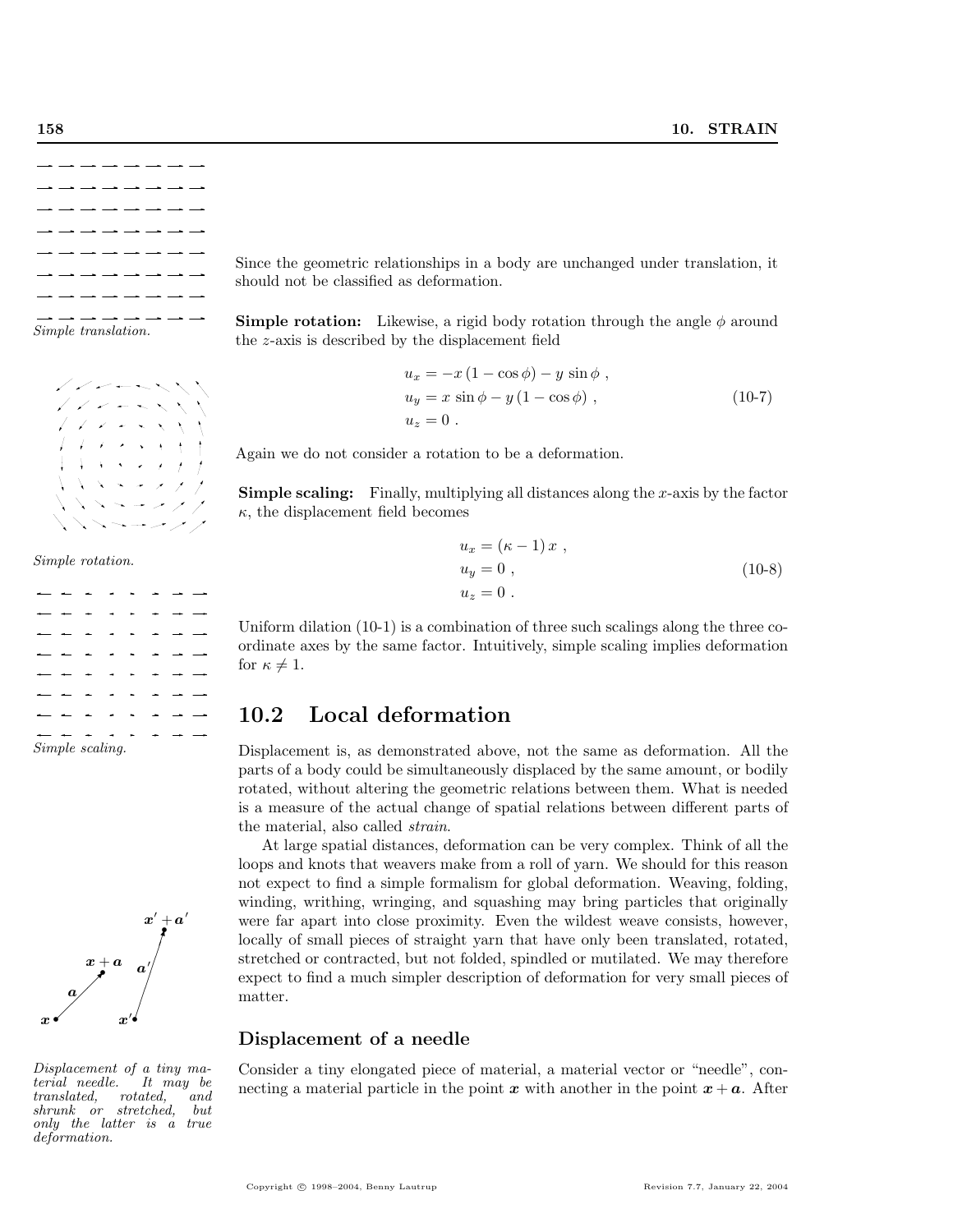the displacement this needle will be situated between the points  $x'$  and  $x' + a'$ , where x' is given by (10-2) and similarly  $x' + a' = x + a + u(x + a)$ . Solving for  $a'$  we find

$$
a' = a + u(x + a) - u(x) . \t(10-9)
$$

The needle is now assumed to be so small that we may expand the displacement field  $u(x + a)$  to first order in a. For the x-component of the field, we find

$$
u_x(\boldsymbol{x} + \boldsymbol{a}) \approx u_x(\boldsymbol{x}) + a_x \frac{\partial u_x(\boldsymbol{x})}{\partial x} + a_y \frac{\partial u_x(\boldsymbol{x})}{\partial y} + a_z \frac{\partial u_x(\boldsymbol{x})}{\partial z}
$$
  
=  $u_x(\boldsymbol{x}) + (\boldsymbol{a} \cdot \nabla) u_x(\boldsymbol{x})$ .

Since  $\mathbf{a} \cdot \nabla$  is a scalar operator acting in the same way on each component of a vector, we may after collecting the other components write the displacement rules for an infinitesimal needle unambiguously in the form

$$
\mathbf{a}' = \mathbf{a} + (\mathbf{a} \cdot \nabla) \mathbf{u}(\mathbf{x})
$$
 (10-10)

Not surprisingly, since it is a relation between infinitesimal quantities, this transformation is *linear* in  $a$ . In index notation, it may be written as,

$$
a'_{i} = a_{i} + \sum_{j} (\nabla_{j} u_{i}) a_{j} . \qquad (10-11)
$$

This shows that the coefficients of the linear transformation of  $\boldsymbol{a}$  are computed from the derivatives of the displacement field,  $\nabla_j u_i$ , also called the *displacement* gradients.

Example 10.2.1: For a simple rotation (10-7), the matrix of displacement gradients becomes

$$
\{\nabla_j u_i\} = \begin{pmatrix}\n-1 + \cos \phi & -\sin \phi & 0 \\
\sin \phi & -1 + \cos \phi & 0 \\
0 & 0 & 0\n\end{pmatrix} \tag{10-12}
$$

where the index i enumerates the rows and j the columns. For small angle of rotation,  $|\phi| \ll 1$ , the displacement gradients are all small, and the matrix simplifies to

$$
\{\nabla_j u_i\} = \begin{pmatrix} 0 & -\phi & 0 \\ \phi & 0 & 0 \\ 0 & 0 & 0 \end{pmatrix}
$$
 (10-13)

to lowest order in  $\phi$ .

#### Small displacement gradients

Since both displacements and coordinates have dimension of length, the displacement gradients are all dimensionless quantities, i.e. pure numbers, and this makes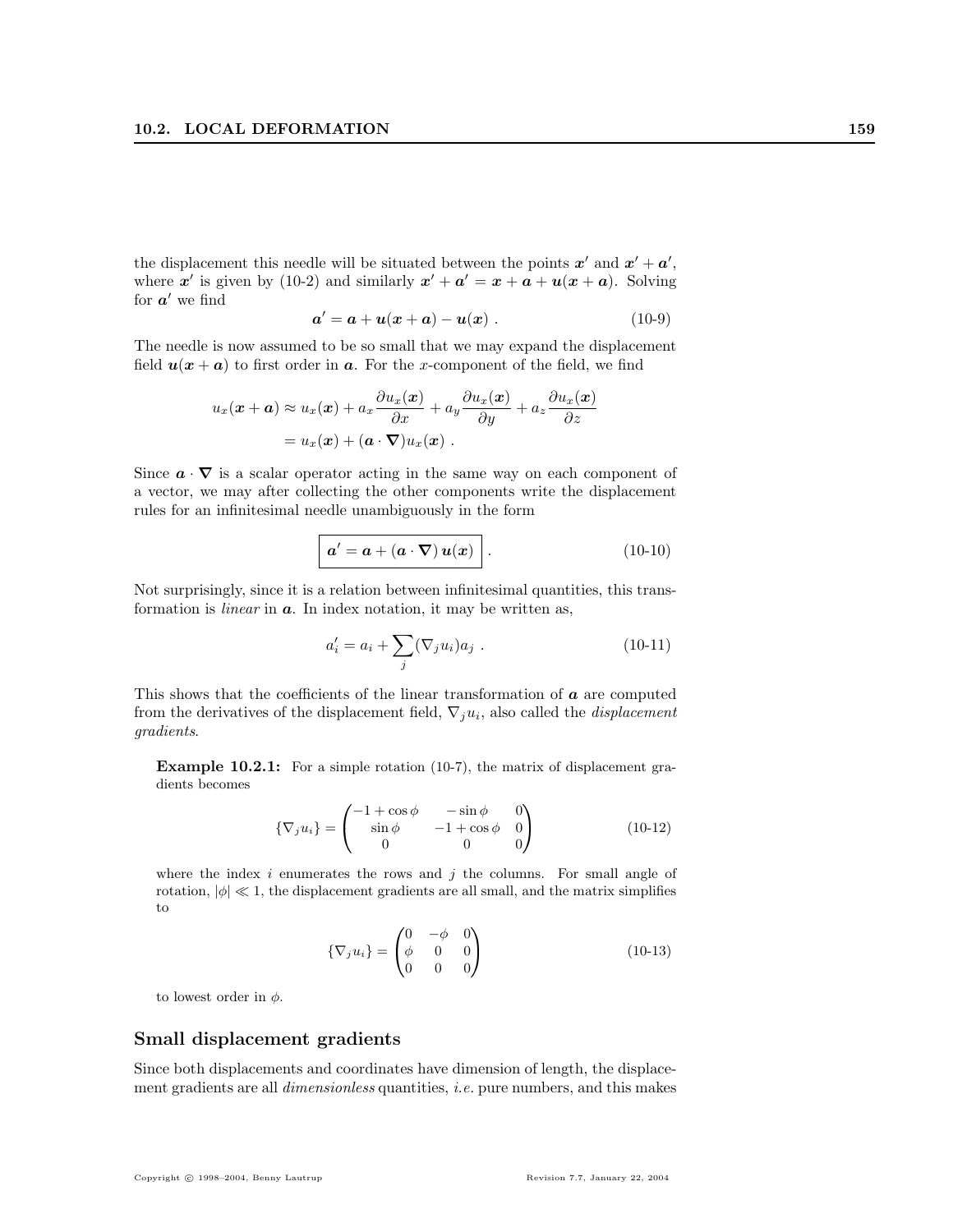∖ ∖ ∖ ∖ ❈❖ ✄  $\sqrt{2}$ ✄ ✄ ✄ ✄ ✄✗ ✑ ✑ ✑✑✸ a a  $\prime$  $\delta \bm{a}$ 

The change in a needle vector is small when the displacement gradients are small.

❈r

✄



Displacement of a pair of infinitesimal material needles may affect their lengths as well as the angle between them.

it meaningful to speak of small displacement gradients in an absolute way. We shall say that a displacement field is slowly varying, if

$$
|\nabla_j u_i(\boldsymbol{x})| \ll 1 \tag{10-14}
$$

for all  $i, j$  and all  $x$ . This does not mean that the displacement itself is small, because it could include a rigid body translation to any place in the universe. But if we require that there is a single point in the body, an anchor point, which is not displaced, then this possibility is excluded, and a slowly varying field must also be small in the sense of (10-3).

By and large, the opposite is also true. A small displacement field satisfying (10- 3) everywhere, will also be smoothly varying, though there are notable exceptions. If you, for example, make a crease in your shirt when you iron it, the displacement gradients will be large in the crease although none of the shirt's material is greatly displaced relative to the size of the shirt.

For a slowly varying displacement, the vector change in a needle

$$
\delta a \equiv a' - a = (a \cdot \nabla)u \qquad (10-15)
$$

is always small compared to the length of  $a, i.e. |\delta a| \ll |a|$ . Except in section 10.5, where a few aspects of finite deformations are studied, we shall from now on assume that the displacement field is small and smoothly varying.

#### Cauchy's strain tensor

In order to study the changes in geometry due to displacement, we consider the scalar product,  $\boldsymbol{a} \cdot \boldsymbol{b}$ , between two needles. Since the scalar product is unchanged by translation and rotation of the neighborhood of  $x$ , it ought to be a useful measure for change in geometry. Using (10-15), we find the change in the scalar product  $\delta(\mathbf{a} \cdot \mathbf{b}) \equiv \mathbf{a}' \cdot \mathbf{b}' - \mathbf{a} \cdot \mathbf{b}$  to first order in the small displacement gradients

$$
\begin{aligned} \delta(\boldsymbol{a} \cdot \boldsymbol{b}) &= \delta \boldsymbol{a} \cdot \boldsymbol{b} + \boldsymbol{a} \cdot \delta \boldsymbol{b} \\ &= (\boldsymbol{a} \cdot \boldsymbol{\nabla}) \boldsymbol{u} \cdot \boldsymbol{b} + (\boldsymbol{b} \cdot \boldsymbol{\nabla}) \boldsymbol{u} \cdot \boldsymbol{a} \\ &= \sum_{ij} (\nabla_i u_j + \nabla_j u_i) \, a_i b_j \end{aligned}
$$

In the last line we have cast the rather ugly vector expression in the much more elegant index notation, replacing all dot-products by explicit sums. Thus we may write

$$
\delta(\mathbf{a} \cdot \mathbf{b}) = 2 \sum_{ij} u_{ij} a_i b_j \tag{10-16}
$$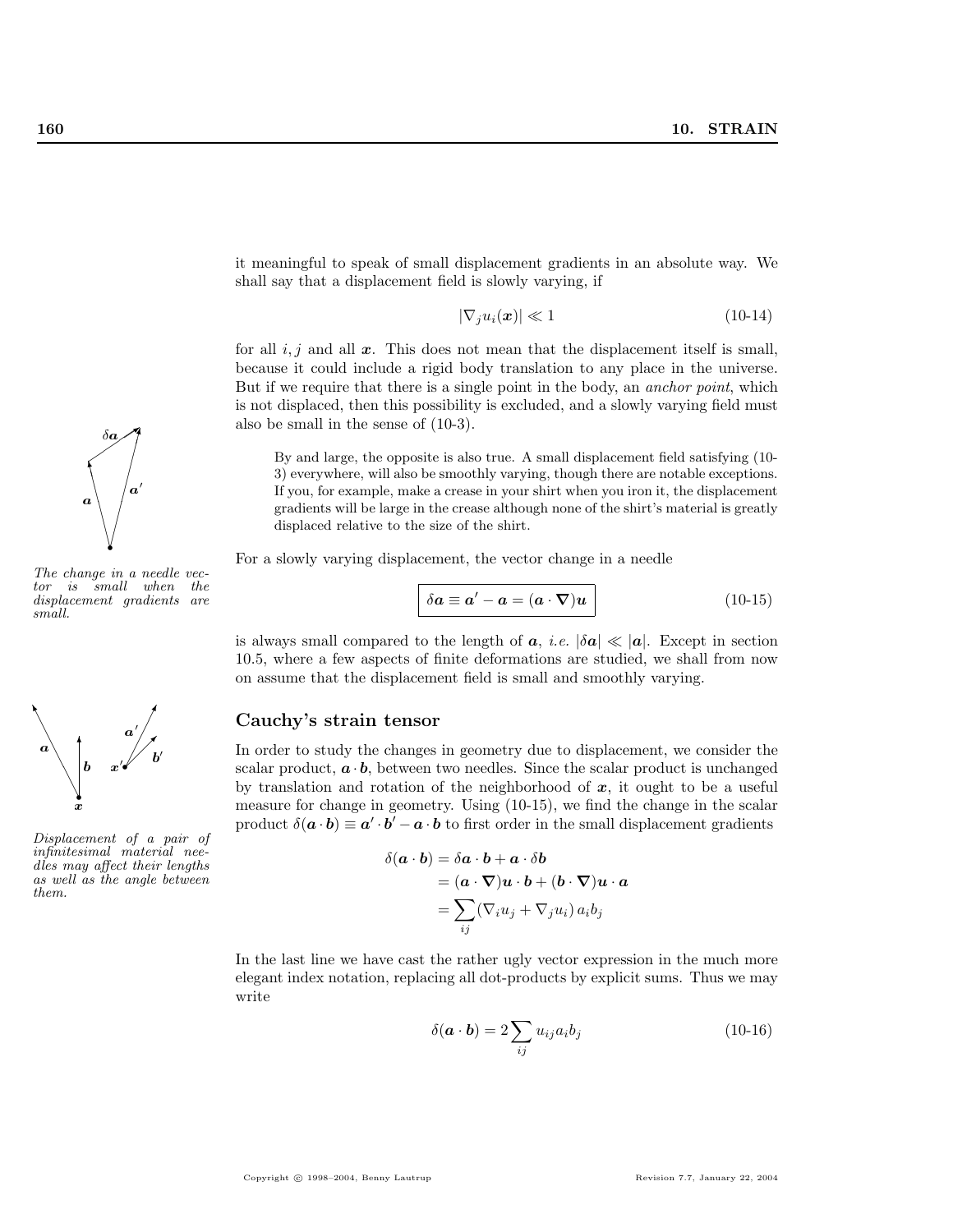where the symmetric combination of displacement gradients in the parenthesis is given a special symbol (with a conventional factor  $1/2$ )

$$
u_{ij} = \frac{1}{2} (\nabla_i u_j + \nabla_j u_i) \bigg|, \qquad (10-17)
$$

called Cauchy's strain tensor (or just the strain tensor ). It must be emphasized that this expression is only valid for small displacement gradients.

It pays to write out all its components explicitly, once and for all. On the diagonal, they are

$$
u_{xx} = \nabla_x u_x , \quad u_{yy} = \nabla_y u_y , \quad u_{zz} = \nabla_z u_z , \tag{10-18}
$$

whereas off the diagonal one has

$$
u_{xy} = u_{yx} = \frac{1}{2} (\nabla_x u_y + \nabla_y u_x)
$$
  
\n
$$
u_{yz} = u_{zy} = \frac{1}{2} (\nabla_y u_z + \nabla_z u_y)
$$
  
\n
$$
u_{zx} = u_{xz} = \frac{1}{2} (\nabla_z u_x + \nabla_x u_z)
$$
\n(10-19)

Had we not assumed that the displacement was slowly varying, there would also have been terms quadratic in the displacement gradients, and the strain tensor might take large values (see section 10.5). But with our assumption of small displacement gradients (10-14), the strain tensor is likewise small.

**Example 10.2.2:** For a uniform dilatation  $u = \alpha x$ , the strain gradients become  $\nabla_j u_i = \alpha \delta_{ij}$  and are small for  $|\alpha| \ll 1$ . Cauchy's strain tensor becomes  $u_{ij} = \alpha \delta_{ij}$ .

**Example 10.2.3:** The displacement field  $u = (-\phi y, \phi x, 0)$  describes a rotation through a small angle  $|\phi| \ll 1$  around the *z*-axis. From the antisymmetry of the matrix of strain gradients (10-13), it follows that the strain tensor vanishes, as expected.

**Example 10.2.4:** The linear displacement  $u = (2\alpha y, \alpha x, 0)$  with  $|\alpha| \ll 1$  has a matrix of displacement gradients

$$
\{\nabla_j u_i\} = \begin{pmatrix} 0 & 2\alpha & 0 \\ \alpha & 0 & 0 \\ 0 & 0 & 0 \end{pmatrix} , \qquad (10-20)
$$

and Cauchy's strain tensor becomes

$$
\{u_{ij}\} = \begin{pmatrix} 0 & \frac{3}{2}\alpha & 0 \\ \frac{3}{2}\alpha & 0 & 0 \\ 0 & 0 & 0 \end{pmatrix} , \qquad (10-21)
$$

which is symmetric as it should be.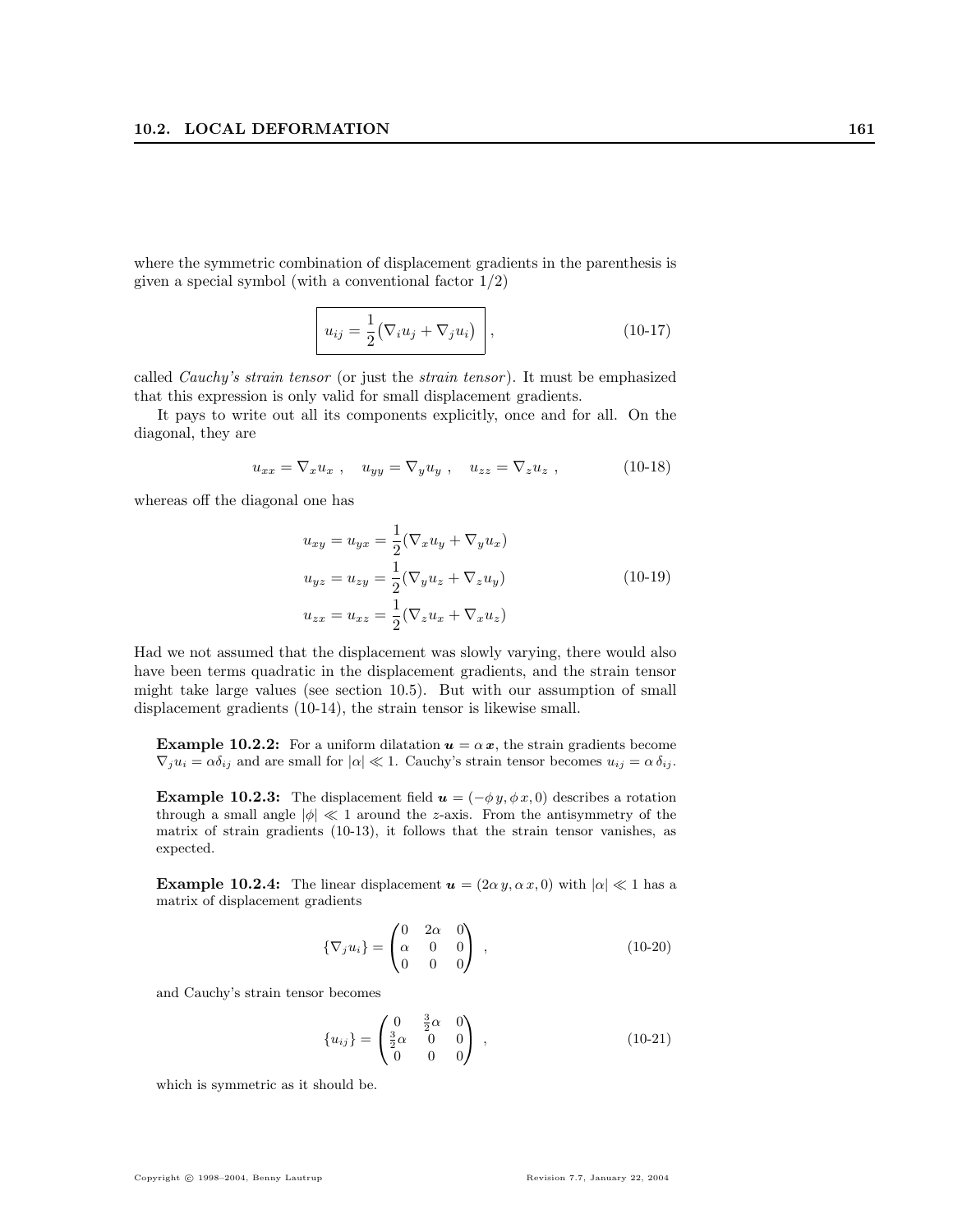## 10.3 Geometrical meaning of the strain tensor

The strain tensor contains all the relevant information about changes in geometric relationships, such as lengths of material needles and the angles between them. Other geometric quantities, for example area and volume, are also changed under a deformation.

It is useful for the following discussion to define the *projection*  $u_{ab}$  of a tensor  $u_{ij}$  on the directions of two arbitrary vectors  $\boldsymbol{a}$  and  $\boldsymbol{b}$ 

$$
u_{ab} = \frac{\sum_{ij} u_{ij} a_i b_j}{|\mathbf{a}| |\mathbf{b}|} \ . \tag{10-22}
$$

so that we may write (10-16)

$$
\delta(\mathbf{a} \cdot \mathbf{b}) = 2 |\mathbf{a}| |\mathbf{b}| u_{ab} \tag{10-23}
$$

**Change of length:** The change in length of a needle is found by setting  $\mathbf{b} = \mathbf{a}$ , and using that  $\delta(\mathbf{a}^2) = 2 |\mathbf{a}| \delta |\mathbf{a}|$ , we find

$$
\frac{\delta |\mathbf{a}|}{|\mathbf{a}|} \equiv \frac{|\mathbf{a}'| - |\mathbf{a}|}{|\mathbf{a}|} = u_{aa} \quad . \tag{10-24}
$$

The diagonal strain projection  $u_{aa}$  is thus the *fractional change of lengths* in the direction of  $\boldsymbol{a}$ . This is also why the conventional factor  $1/2$  was put into the definition (10-17) of the strain tensor.

**Change of angle:** In the same way, we may from  $\mathbf{a} \cdot \mathbf{b} = |\mathbf{a}| |\mathbf{b}| \cos \phi_{ab}$  calculate the change in angle,  $\delta \phi_{ab}$ , between two needles, **a** and **b**,

$$
\delta(\mathbf{a} \cdot \mathbf{b}) = \delta |\mathbf{a}| |\mathbf{b}| \cos \phi_{ab} + |\mathbf{a}| \delta |\mathbf{b}| \cos \phi_{ab} - |\mathbf{a}| |\mathbf{b}| \sin \phi_{ab} \delta \phi_{ab}
$$

Solving for  $\delta\phi_{ab}$ , we obtain by means of (10-23) and (10-24)

$$
\delta\phi_{ab} \equiv \phi'_{ab} - \phi_{ab} = -\frac{2u_{ab}}{\sin\phi_{ab}} + (u_{aa} + u_{bb})\cot\phi_{ab}
$$
 (10-25)

For  $\phi_{ab} \rightarrow 0$  the vectors become parallel and the expression diverges, but the divergence is only apparent because also  $u_{aa} + u_{bb} - 2u_{ab} = 0$  in the limit. For orthogonal vectors, *i.e.* for  $\phi_{ab} = \pi/2$ , the change in angle simplifies to

$$
\delta\phi_{ab} = -2u_{ab} \quad . \tag{10-26}
$$

The off-diagonal projections of the strain tensor thus determine the change in angle between originally orthogonal needles.



✄  $\sqrt{2}$ ✄ ✄ ✄ ✄ ✄✗ q

a  $\overline{a}$ 

 $\delta\left|\boldsymbol{a}\right|$ 

∖ ∖ ∖ ❈❖

a



The off-diagonal projections of the strain tensor determine the change in angle for originally orthogonal needles.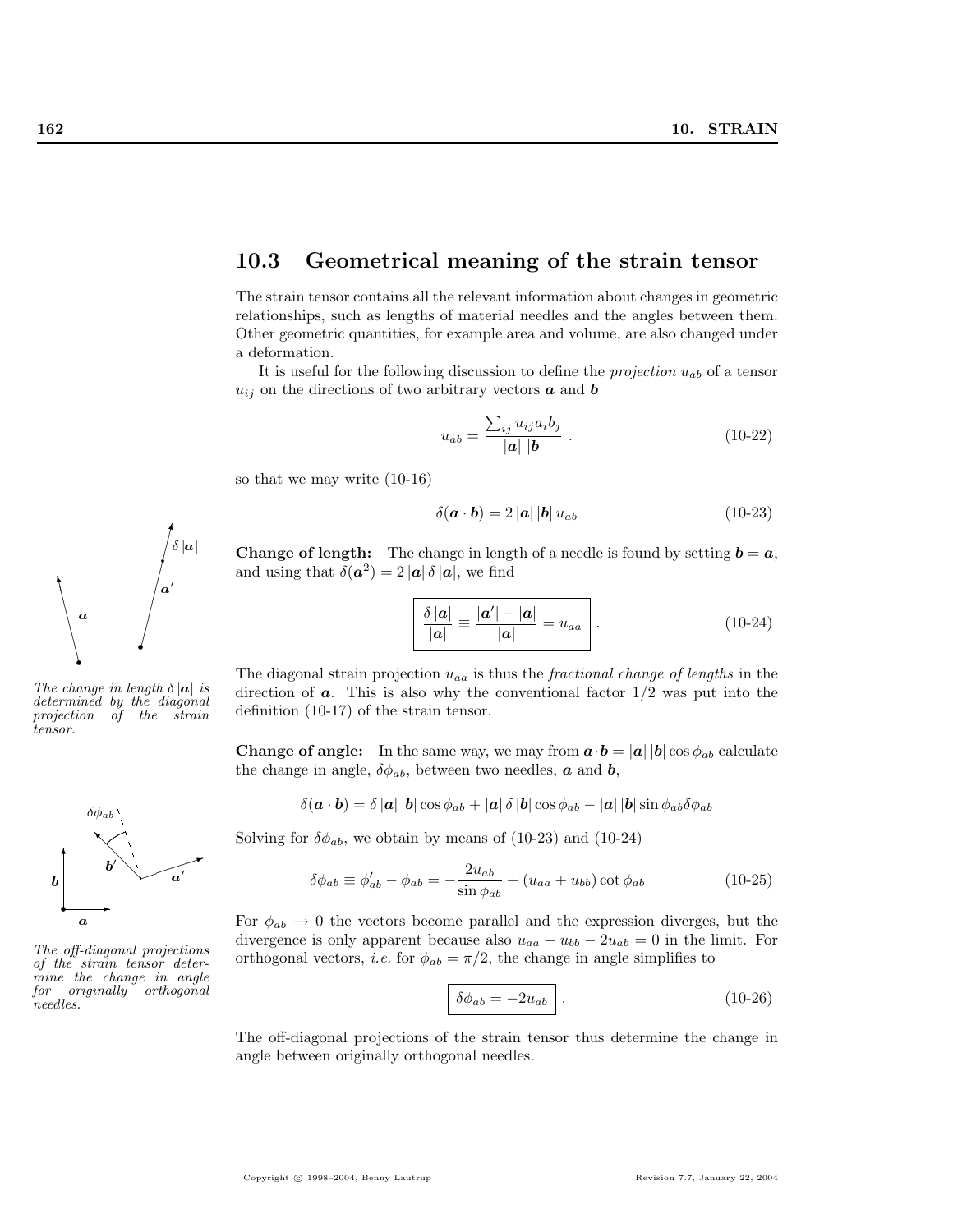Change of area: The infinitesimal change in the area of the parallelogram  $S = a \times b$  spanned by two needles is calculated using (10-15). We find, keeping all the time  $\nabla$  to the left of **u**, and using the "double-cross" rule (2-66) twice

$$
\delta(\mathbf{a} \times \mathbf{b}) = \delta \mathbf{a} \times \mathbf{b} + \mathbf{a} \times \delta \mathbf{b}
$$
  
=  $(\mathbf{a} \cdot \nabla)\mathbf{u} \times \mathbf{b} + (\mathbf{b} \cdot \nabla)\mathbf{a} \times \mathbf{u}$   
=  $((\mathbf{b} \cdot \nabla)\mathbf{a} - (\mathbf{a} \cdot \nabla)\mathbf{b}) \times \mathbf{u}$   
=  $-((\mathbf{a} \times \mathbf{b}) \times \nabla) \times \mathbf{u}$   
=  $(\mathbf{a} \times \mathbf{b})\nabla \cdot \mathbf{u} - \nabla((\mathbf{a} \times \mathbf{b}) \cdot \mathbf{u})$ ,

or

$$
\delta S \equiv S' - S = S \nabla \cdot \boldsymbol{u} - \nabla (S \cdot \boldsymbol{u}) \qquad (10-27)
$$

Notice that because it is a vector relation, it cannot be expressed entirely in terms of the strain tensor, but involves the displacement gradients in the second term.

**Change of volume:** The change in the volume  $V = \mathbf{a} \times \mathbf{b} \cdot \mathbf{c}$  spanned by three infinitesimal needles is calculated by means of the preceding result

$$
\delta((\mathbf{a} \times \mathbf{b}) \cdot \mathbf{c}) = \delta(\mathbf{a} \times \mathbf{b}) \cdot \mathbf{c} + (\mathbf{a} \times \mathbf{b}) \cdot \delta \mathbf{c}
$$
  
=  $(\mathbf{a} \times \mathbf{b}) \cdot \mathbf{c} \nabla \cdot \mathbf{u} - (\mathbf{c} \cdot \nabla)((\mathbf{a} \times \mathbf{b}) \cdot \mathbf{u}) + (\mathbf{a} \times \mathbf{b}) \cdot (\mathbf{c} \cdot \nabla)\mathbf{u}$   
=  $((\mathbf{a} \times \mathbf{b}) \cdot \mathbf{c}) \nabla \cdot \mathbf{u}$ .

The fractional volume change becomes

$$
\overline{\frac{\delta V}{V}} \equiv \frac{V' - V}{V} = \nabla \cdot \boldsymbol{u} = \sum_{i} u_{ii}, \qquad (10-28)
$$

and is simply equal to the divergence of the displacement field or, equivalently, the trace of the strain tensor.

#### Symmetry of the strain tensor

The strain tensor is by its definition (10-17) symmetric in the indices

$$
u_{ij} = u_{ji} \,, \tag{10-29}
$$

and differs in this respect from the stress tensor, for which symmetry required further assumptions (see page 149). The symmetry implies that the strain tensor may be diagonalized in every point. The eigenvectors of the strain tensor in a given point are called the principal axes of strain, and form an orthonormal basis in every point. Whereas the angles between the principal axes are unchanged

$$
\begin{array}{c}\n b \\
 \hline\n a\n \end{array}
$$
\nThe parallelogram spanned  
\n
$$
b_1
$$
 two infinitesimal vectors

 $\prime$ 

by two infinitesimal vectors<br>defines and elementary  $and$  elementary surface element  $S = a \times b$ .



The parallelepiped spanned by three vectors defines an  $e\check{l}$ ementary volume element  $V = a \times b \cdot c$ .



Principal basis of deformation in a point  $x$ . Apart from translation and rotation, this basis is only subject to scale changes along the principal axes.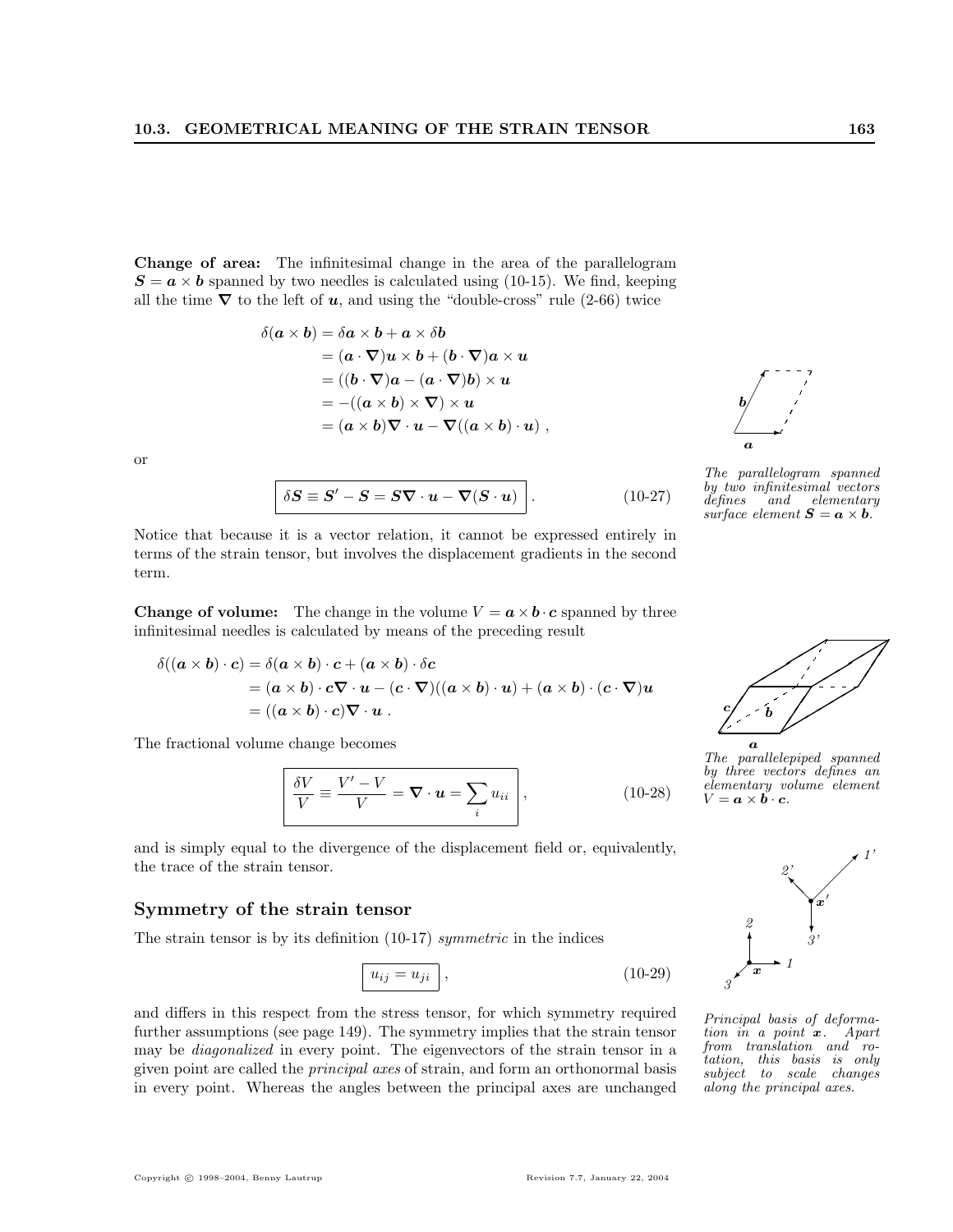under the displacement, the signs and magnitudes of the eigenvalues determine how much the material is being stretched or contracted along the principal axes. Notice, however, that the principal basis varies from point to point (problem 10.5).

# ∗ 10.4 Work and energy

Deforming a body takes work, and in the ideal limit of infinitely slow, also called quasistatic, deformation, this work is normally saved as elastic energy in the body and may be recovered, when the deformation is released again. If, however, the deformation is done in a finite time, some energy is always lost to sound waves that are radiated away and eventually degenerate to heat. A hard steel ball may jump many times on a hard floor, but eventually it loses all its energy and comes to rest, partly due to air resistance, and partly due to radiative elastic losses in the ball and, perhaps more importantly, in the floor.

Let us assume that we displace the material in a volume  $V$  by an infinitesimal amount  $\delta u$ . The total work performed by the external forces is, to first order in the displacement, the sum of the work performed by the volume forces and by the contact forces,

$$
\delta W_{\text{ext}} = \int_{V} \sum_{i} \delta u_{i} f_{i} dV + \oint_{S} \sum_{ij} \delta u_{i} \sigma_{ij} dS_{j} . \qquad (10-30)
$$

Here we should not worry about the stress being expressed in terms of the displaced body coordinates, whereas the displacement is a function of the coordinates in the undisplaced body. The corrections that would follow from this worry are of higher order in  $\delta u$  and can be disregarded. Using Gauss' theorem (4-22) on the surface integral in the first term we get

$$
\delta W_{\text{ext}} = \int_{V} \sum_{ij} \nabla_{j} (\delta u_{i} \sigma_{ij}) dV + \int_{V} \sum_{i} \delta u_{i} f_{i} dV
$$

$$
= \int_{V} \sum_{ij} (\nabla_{j} \delta u_{i}) \sigma_{ij} dV + \int_{V} \sum_{i} \delta u_{i} \left( \sum_{j} \nabla_{j} \sigma_{ij} + f_{i} \right) dV
$$

In mechanical equilibrium (9-19) the second term vanishes, and the first,

$$
\delta W_{\rm int} = \int_{V} \sum_{ij} \sigma_{ij} \nabla_{j} \delta u_{i} dV, \qquad (10-31)
$$

must be interpreted as the work done against the internal contact forces. The work done by the internal forces is accordingly  $-\delta W_{\text{int}}$ . Although internal contact forces cancel each other in the total force (because of Newton's third law), they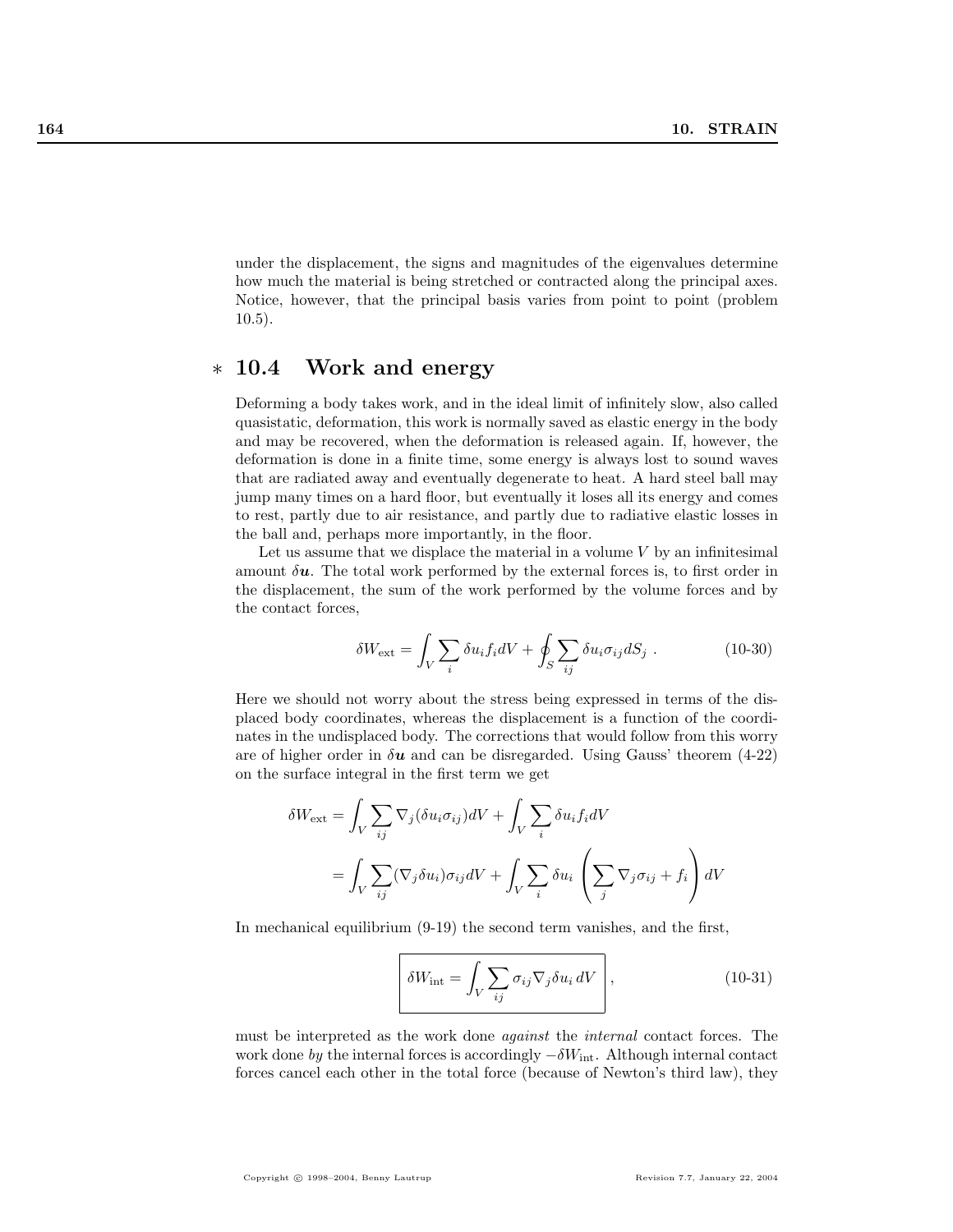do not cancel in the total work, because the displacement varies from place to place. If the stresses are only due to pressure,  $\sigma_{ij} = -p\delta_{ij}$ , this becomes

$$
\delta W = -\int_{V} p \, \mathbf{\nabla} \cdot \delta \mathbf{u} \, dV \,. \tag{10-32}
$$

Comparing with (10-28) we recognize that the integrand is the thermodynamic work  $-p \delta(dV)$  performed on a material particle under the displacement.

# ∗ 10.5 Finite local deformation

When the condition (10-14) for slowly varying displacement is not fulfilled, we can no more use the simple Cauchy strain tensor (10-17). The local description of finite deformation (see for example [12]) is essentially equivalent to the formalism of general curvilinear coordinate systems, but because space is assumed Euclidean the description is not as complicated as that of truly non-Euclidean spaces. Ronald Samuel Rivlin<br>Although many aspects of finite deformation theory were developed in the (1915–). British born en-

Although many aspects of finite deformation theory were developed in the 19'th century, the subject was not fully established until the mid 20'th century through Rivlin's work on non-linear materials. Here we shall only touch briefly on the most general aspects of finite deformation theory.

British born engineer. Contributed to the understanding of non-linear materials during the 1940's and 1950's.

#### The non-linear strain tensor

For a finite deformation

$$
x \to x' = f(x) = x + u(x) , \qquad (10-33)
$$

there is no reason to split off a special displacement field  $u(x)$ , although we shall do so in order to keep contact with the previous analysis. Under a general transformation, an infinitesimal vector, a "needle"  $a$ , in the neighborhood of  $x$ is transformed into  $\overline{\phantom{a}}$ 

$$
a_i' = \sum_j F_{ij}(\boldsymbol{x}) a_j \tag{10-34}
$$

where the tensor field

$$
F_{ij} = \frac{\partial x'_i}{\partial x_j} = \nabla_j f_i = \delta_{ij} + \nabla_j u_i
$$
\n(10-35)

is called the deformation gradient.

The scalar product of two infinitesimal vectors becomes

$$
\mathbf{a}' \cdot \mathbf{b}' = \sum_{k} a'_{k} b'_{k} = \sum_{ij} G_{ij}(\mathbf{x}) a_{i} b_{j}
$$
 (10-36)

where

$$
G_{ij} = \sum_{k} F_{ki} F_{kj} = \delta_{ij} + \nabla_i u_j + \nabla_j u_i + \sum_{k} \nabla_i u_k \nabla_j u_k \tag{10-37}
$$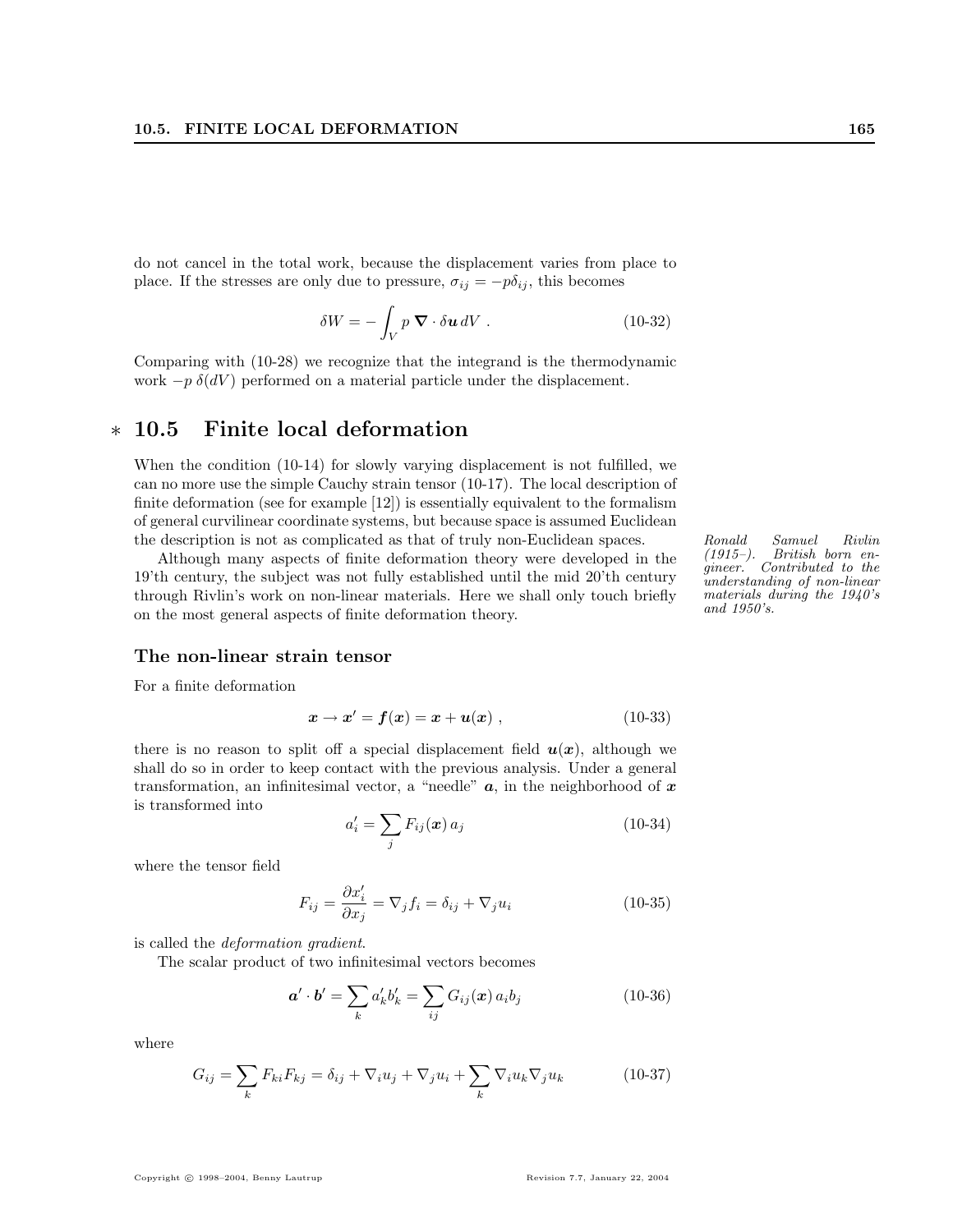$Self$ -taught English m matician and mathema

physicist.

is called the deformation tensor field, and was introduced by George Green in 1841. Writing George Green (1793–1841).

$$
G_{ij} = \delta_{ij} + 2u_{ij} \t\t(10-38)
$$

the generalization of Cauchy's strain tensor (10-17) becomes

$$
u_{ij} = \frac{1}{2} \left( \nabla_i u_j + \nabla_j u_i + \sum_k (\nabla_i u_k)(\nabla_j u_k) \right)
$$
 (10-39)

also called Green's strain tensor. The condition that the displacement field should change slowly across the material,  $|\nabla_i u_i| \ll 1$ , is of course sufficient to guarantee the smallness of the strain tensor and the linear form (10-17). The opposite is not in general true. A displacement with a large displacement gradient does not necessarily lead to a large strain tensor. The prime counterexample is a rigid body rotation through a finite angle, in which all derivatives are of order 1, whereas we know from the orthogonality of  $F_{ij}$  that the strain tensor must vanish (problem 10.13).

**Example 10.5.1:** For a uniform dilatation (10-1) we have  $\nabla_j u_i = (\kappa - 1)\delta_{ij}$  and the strain tensor becomes,

$$
u_{ij} = \frac{1}{2} ((\kappa - 1)\delta_{ij} + (\kappa - 1)\delta_{ij} + (\kappa - 1)^2 \delta_{ij}) = (\kappa^2 - 1)\delta_{ij}, \qquad (10-40)
$$

for any value of  $\kappa$ . It vanishes for  $\kappa = \pm 1$ , *i.e.* for no displacement and a pure reflection in the origin. The scalar product of two needles becomes,

$$
\mathbf{a}' \cdot \mathbf{b}' = \kappa^2 \mathbf{a} \cdot \mathbf{b},\tag{10-41}
$$

just reflecting that all lengths are scaled by the same amount, whereas angles are unchanged under a dilatation.

#### Euler versus Lagrange

It is sometimes convenient, and in a sense more physically correct, to refer displacements to the actual positions of the material particles instead of their original positions. This is called the Eulerian description of deformation as opposed to the Lagrangian description used until now.

Let us define the Eulerian displacement field  $u'(x')$  as a function of x' with exactly the same (vector) value at the actual position as the Lagrangian field  $u(x)$  at the original position

$$
\mathbf{u}'(\mathbf{x}') = \mathbf{u}(\mathbf{x}) \tag{10-42}
$$

Even if the two displacement fields take the same values at corresponding positions, the relation between them is non-trivial. To see this, we use (10-33) to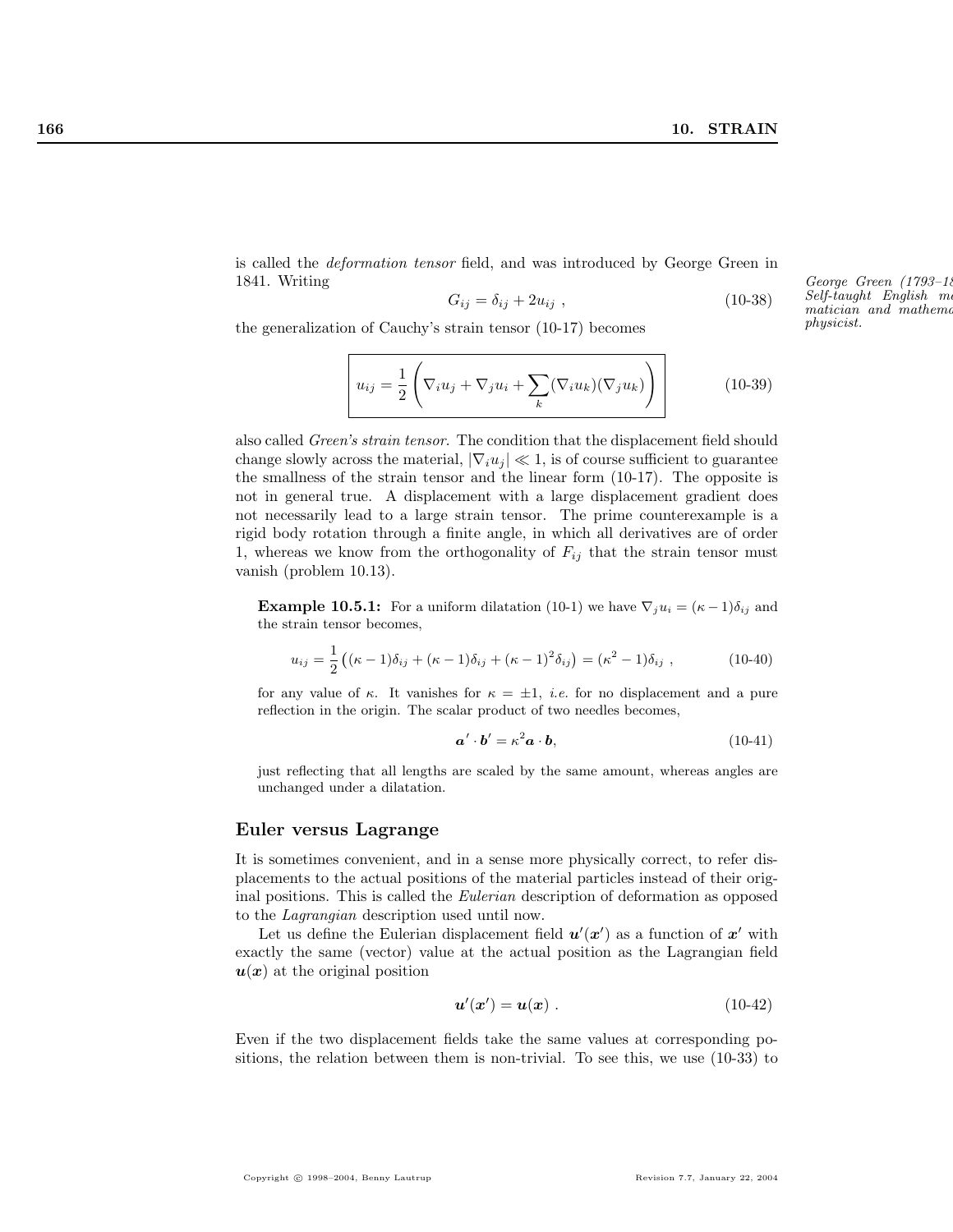calculate the original position  $x = x' - u(x) = x' - u'(x')$ , and inserting this into the right hand side of (10-42), we obtain a functional equation

$$
u'(x') = u(x' - u'(x')) . \t(10-43)
$$

Given  $u(x)$ , this equation must be solved for  $u'(x')$ , but that is in general impossible.

Example 10.5.2: For the case of a linear displacement, the equation may be solved. In the Lagrangian description we have

$$
\mathbf{u}(\mathbf{x}) = (\mathbf{A} - \mathbf{1}) \cdot \mathbf{x} + \mathbf{b} \tag{10-44}
$$

from which we derive the displacement field in the Eulerian description,

$$
u'(x') = (1 - A^{-1}) \cdot x' + A^{-1} \cdot b . \qquad (10-45)
$$

which is very different from the Lagrangian expression.

Writing the inverse needle transformation in the form

$$
a_i = \sum_j F'_{ij} a'_j \tag{10-46}
$$

we find the Eulerian deformation gradient

$$
F'_{ij}(\mathbf{x}') = \frac{\partial x_i}{\partial x'_j} = \delta_{ij} - \nabla'_j u'_i(\mathbf{x}') . \qquad (10-47)
$$

Since

$$
\sum_{k} F'_{ik}(\mathbf{x}') F_{kj}(\mathbf{x}) = \sum_{k} \frac{\partial x_i}{\partial x'_k} \frac{\partial x'_k}{\partial x_j} = \delta_{ij} , \qquad (10-48)
$$

the two deformation gradients are each other's inverses. This relation also connects the two displacement gradients,  $\nabla_j u_i(\boldsymbol{x})$  and  $\nabla'_j u'_i(\boldsymbol{x}')$ . Defining

$$
\mathbf{a} \cdot \mathbf{b} = \sum_{ij} G'_{ij} a'_i b'_j , \qquad (10-49)
$$

we obtain,

$$
G'_{ij} \equiv \delta_{ij} - 2u'_{ij} = \sum_{k} F'_{ki} F'_{kj} , \qquad (10-50)
$$

where  $u'_{ij}$  is the non-linear strain tensor in the Eulerian description

$$
u'_{ij} = \frac{1}{2} \left( \nabla'_i u'_j + \nabla'_j u'_i - \sum_k \nabla'_i u'_k \nabla'_j u'_k \right) . \tag{10-51}
$$

This tensor was introduced by Almansi in 1911 and Hamel in 1912. The relation between the Green and Almansi strain tensors becomes

$$
u'_{ij} = \sum_{kl} F'_{ki} F'_{lj} u_{kl} , \qquad (10-52)
$$

where all quantities are calculated at corresponding positions. For small displacement gradients (10-14), all differences between the two descriptions disappear.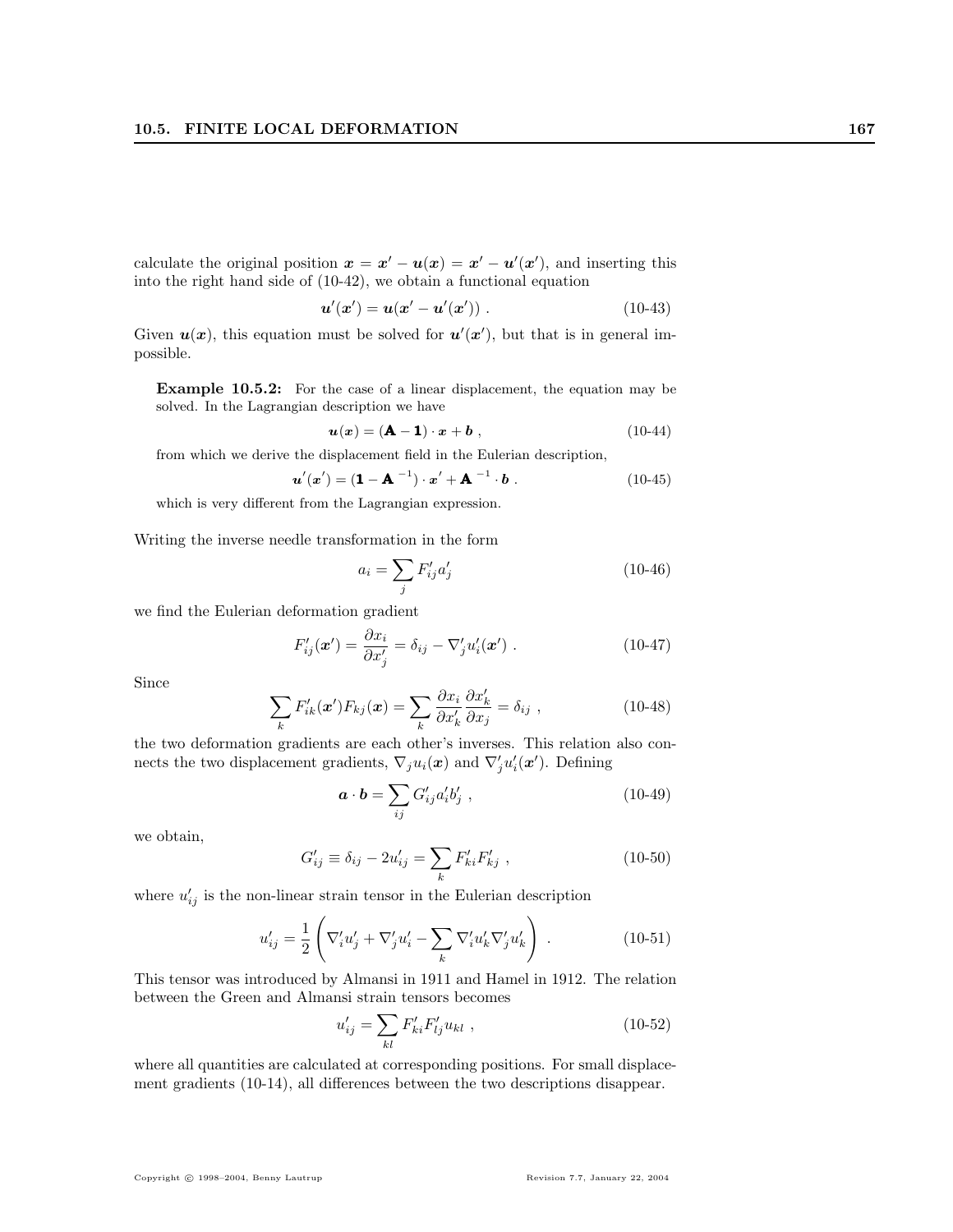## Problems

10.1 Prove that

$$
2\mathbf{a} \cdot \mathbf{b} = |\mathbf{a} + \mathbf{b}|^2 - |\mathbf{a}|^2 - |\mathbf{b}|^2. \tag{10-53}
$$

and use this to show that the change in a scalar product under a deformation is derivable from changes in length.

10.2 Show that the general displacement rule for a an infinitesimal needle (10-10) may be written

$$
a' = a + \phi \times a + \mathbf{U} \cdot a \tag{10-54}
$$

where  $\phi = \frac{1}{2}\nabla \times \boldsymbol{u}$  and  $\boldsymbol{U} = \{u_{ij}\}\$ is Cauchy's strain tensor (10-17). What does the second term mean?

10.3 Show that the most general solution, for which Cauchy's strain tensor (10-17) vanishes, is

$$
u_x = A + Dy + Ez
$$
  

$$
u_y = B - Dx + Fz
$$
  

$$
u_z = C - Ex - Fy
$$

where  $A, B, C$  are arbitrary constants and  $D, E, F$  are small.

10.4 Calculate the displacement gradients and the strain tensor for the displacement field  $u = \alpha(y^2, xy, 0)$  with  $|\alpha| \ll 1/L$ , where L is the size of the body.

10.5 Calculate the principal directions of strain and the dilatation factors for problem 10.4.

**10.6** A deformable material undergoes two successive displacements,  $x' = x + u(x)$ and  $x'' = x' + u'(x')$ , both having small strain. Calculate the final strain tensor for the total deformation  $\tilde{u}_{ij}$  relative to the original reference state.

10.7 Show that the infinitesimal change in the area  $S = |\mathbf{a} \times \mathbf{b}|$  is

$$
\delta S = |\mathbf{a}| |\mathbf{b}| \frac{u_{aa} + u_{bb} - 2u_{ab} \cos \phi_{ab}}{\sin \phi_{ab}}
$$
 (10-55)

10.8 Calculate the strain tensor for  $u = (y, x, 0)$ . Determine the principal directions of strain and the change in length scales along these.

10.9 Show that the matrix  $1 + 2u$ , where u is the strain tensor, is positive definite.

10.10 Calculate the relative volume change in a uniform expansion.

10.11 A deformable material undergoes two successive finite displacements,  $x'$  =  $\mathbf{x} + \mathbf{u}(\mathbf{x})$  and  $\mathbf{x}'' = \mathbf{x}' + \mathbf{u}'(\mathbf{x}')$ . Calculate the final strain tensor for the total deformation  $\tilde{u}_{ij}$  relative to the original reference state.